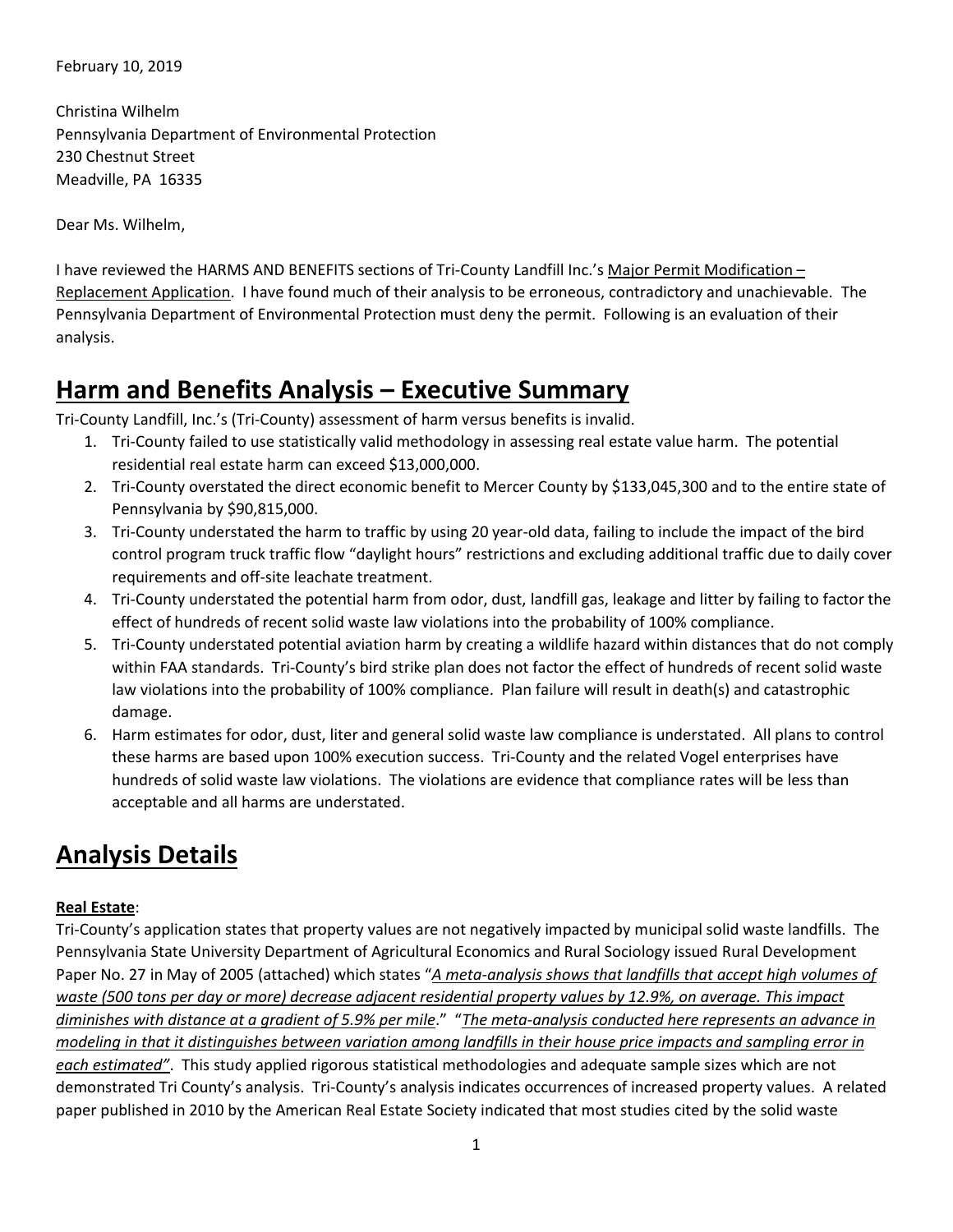industry were not reliable. "*Solid waste industry representatives have pointed to these studies as evidence that landfills need not have negative impacts on nearby property values (Parker, 2003). However, these studies were based on relatively small samples of house sales, so that the sampling variability in the estimated relationship between proximity and house price was high. It is possible that the landfills studied had negative impacts on nearby property values, but that the relationship could not be statistically identified due to small sample sizes."* The following studies also found that landfills negatively impacted property values:

- Nelson, Genereux, and Genereux (1992)
- Havlicek, Richardson, and Davies (1971)
- Thayer, Albers and Ramatian (1992)
- Hite, Chern and Hitzhusen (2001)
- Lim and Missios (2003)

There are more than 1,000 homes located within two miles of the proposed landfill. Residential properties within one mile of the proposed landfill include The Legends and on Schmidt Road, Arnold Palmer Drive and Center Church Road. Macrae Drive, Kimberly Estates, North Liberty Road, Sunset Avenue, Greg Drive, Stockton Avenue, Glenora Drive, Stratford Court are within two miles of the proposed landfill. A map of the impact area is presented below. The economic loss estimate based upon the Pennsylvania State University report is estimated to exceed \$13,000,000. The projected average loss for homes within one mile is \$34,000 and homes within two miles is \$12,000. See attached RESIDENTIAL REAL ESTATE LOSS ANALYSIS exhibit.



#### **Traffic**

The traffic study data cited in Tri-County's application is from December 1999. The data is twenty years old and does not reflect additional tourism and business development along route 208 or route 258. It does not reflect additional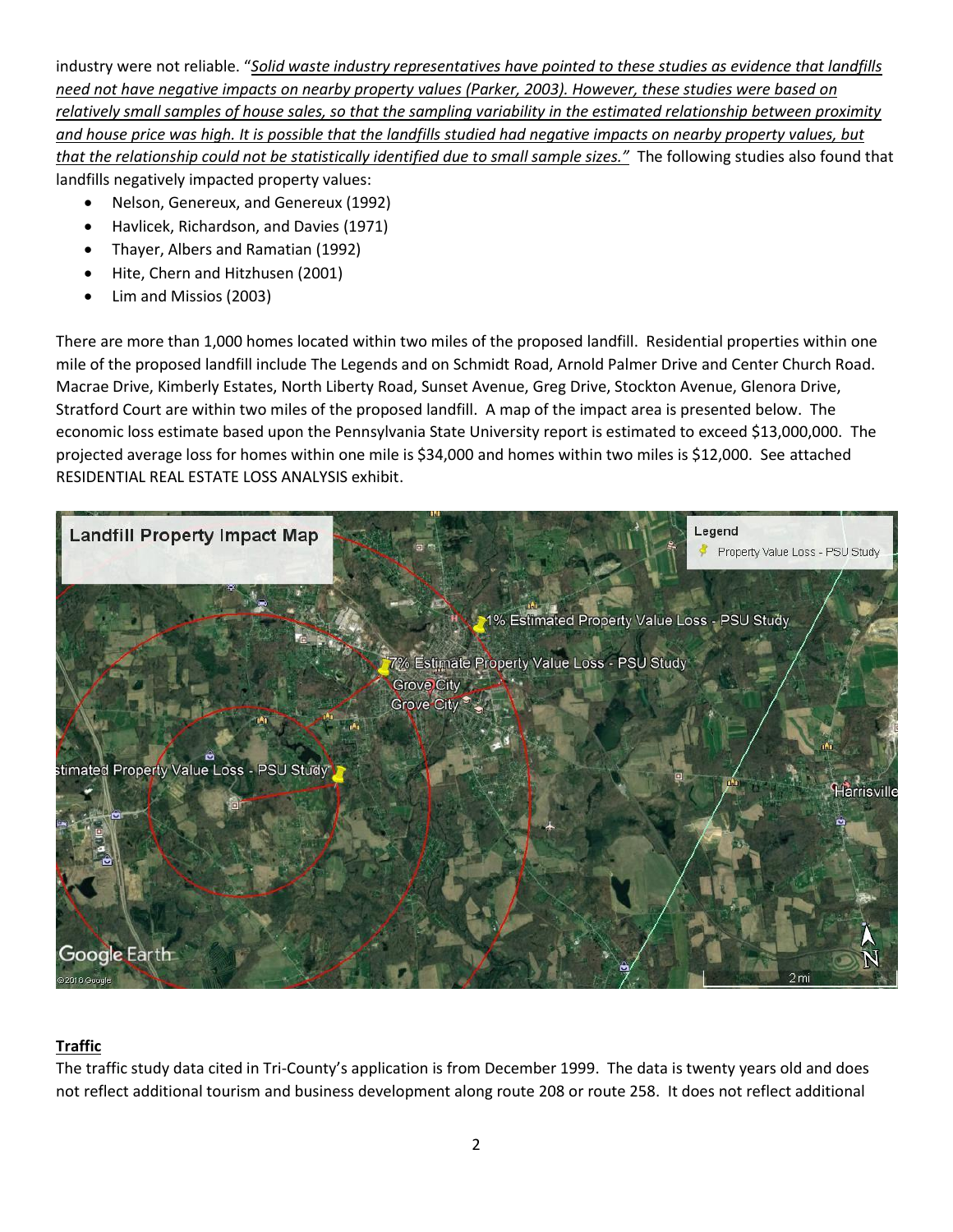infrastructure development around the Premium Outlets. It does not include commuter traffic changes related to business developments in the Cranberry and Mars area.

The plan calls for truck traffic to be evenly spread across the landfill's 24-hour operating cycle. This directly contradicts the proposed Bird Strike Plan which limits the application of waste to one hour after sunset to one hour before sunrise. The Bird Strike Plan documents that no third-party haulers will be admitted to the facility until the evening hours. Therefore the 332 truck and tractor trailer round trips will be disproportionally packed into the evening hours. The traffic study does not factor in truck traffic to provide daily cover (1,825,000 cubic yards) or the estimated monthly 222 tanker trucks required to remove the estimated 2,000,000 gallons of leachate. The plan does not include the estimated 30 employee daily round trips cited in the Dust Control section.

#### **Odor and Dust Control**

Tri-County claims that their plan will control harm created by odor impacting areas outside of the permitted area. In 2009 the DEP received numerous odor complaints over a six-month period for Vogel Enterprises' Seneca Landfill. The DEP found that the facility failed to fully implement the odor control plan. In 2010 Vogel Enterprises Seneca Landfill was fined for *chronic* environmental violations. Seneca Landfill was fined \$107,147 for actions including failure to control litter and poor procedures related to on-site and off-site odor control. In 2016 Vogel Holdings paid \$682,500 in fines for penalties of the Solid Waste Management Act. The fine was for actions including failure to implement odor control measures. The DEP records document multiple instances of odor, litter and dust control violations. The citations show that Tri-County is not capable of executing any proposed odor control plan. Therefore, the odor harm is understated.

#### **Economic Benefits**

Tri-County estimates Total Economic and Financial Benefits of \$140,413,600. Only \$7,368,300 will directly benefit Liberty Township, Pine Township and Mercer County. This is only 5.2% of the estimated benefit. There are no requirements that the remaining \$133,045,300 be spent in the Mercer County area and employees are not required to live in the county. Tri-County is not required to purchase any materials or services in Mercer County. In terms of net direct economic benefits, the \$7,368,300 must be offset by the estimated \$13,000,000 of residential property value loss. The provable direct economic impact to the townships, county and state are significantly overstated by Tri-County.

#### **Aviation Hazard**

The Grove City Regional airport supplies Jet A aviation fuel. The FAA standard states that airports selling Jet-A fuel normally serve turbine-powered aircraft. Notwithstanding more stringent requirements for specific land uses, the FAA recommends a separation distance of 10,000 feet at these airports for any of the hazardous wildlife attractants. For all airports, the FAA recommends a distance of 5 statute miles between an airport's AOA and the hazardous wildlife attractant. Special attention should be given to hazardous wildlife attractants if the attractant could cause hazardous wildlife movement into or across the approach or departure airspace. The FAA also reports that 74% of strikes occur at less than 500 feet above grade level.

Tri-County's proposed landfill is less than 6,700 feet from Grove City's runway. The most commonly used glideslope is 3%. Aircraft will be between 350 and 400 feet above grade when they reach the permitted area. This is in the 74% strike zone area. Tri-County's Bird Strike plan will require a zero-defect rate. A chronic violator of solid waste regulations has a very low chance of executing the bird strike plan with zero defects. The Vogel family of companies averages about 20 solid waste violations per year. Given that the industry is largely self-regulated, the actual violation occurrence rate is likely significantly understated. The bird strike plan did not address that daily cover containing sand may not be effective in excluding birds from the waste. The soil in the permit area contains sand. It should also be noted that Global- Marine, Inc., an engineering design, environmental planning and construction management company and recognized environmental experts, stated that until the plan is modified it cannot be judged as adequate. Tri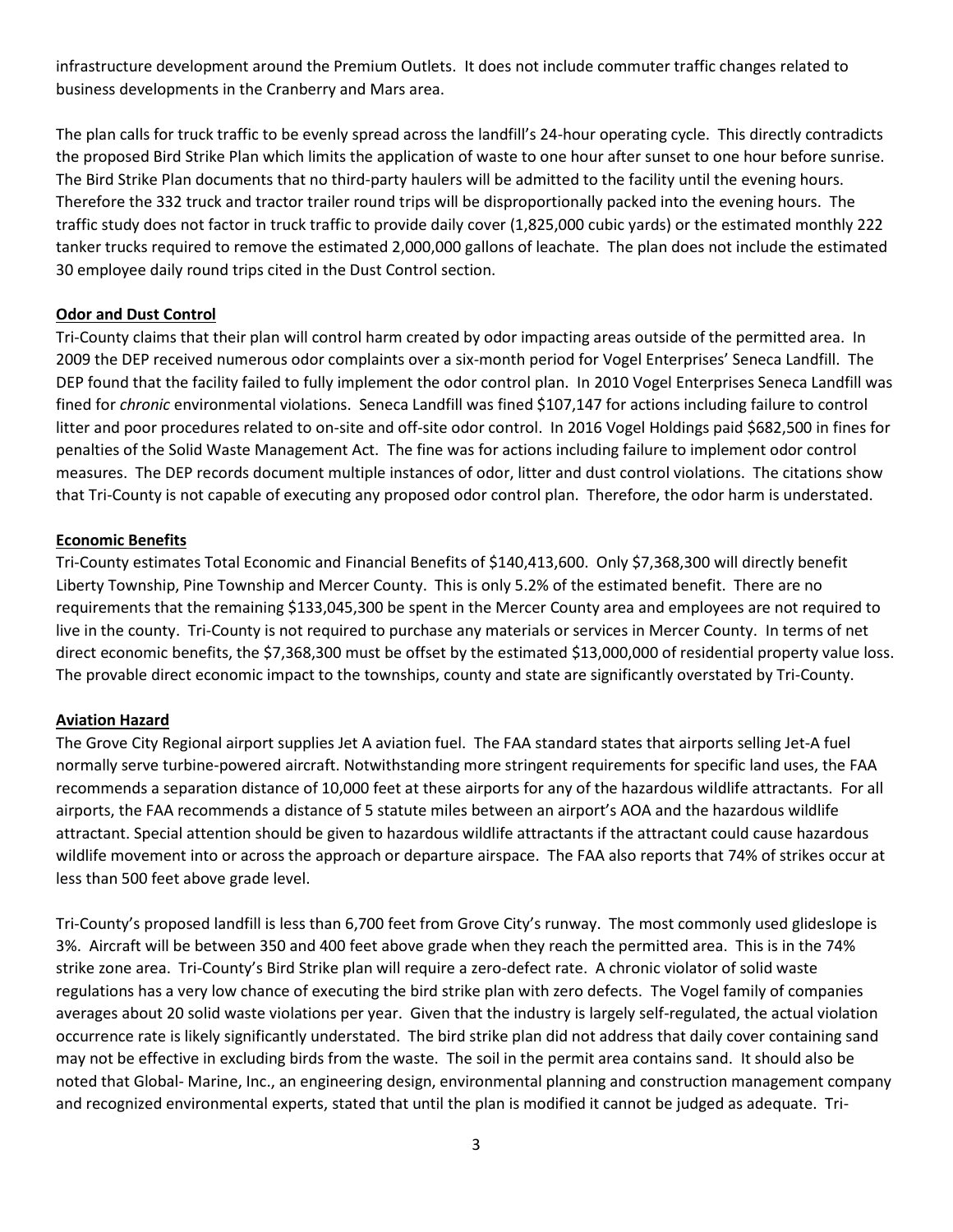County landfill's location increases potential harm from aircraft bird strikes. The proposed solution does not adequately reduce the harm due to past chronic violations and poor design.

#### **Improperly Contained and Leaking Loads**

The harms and benefit materials fail to mention their long and extensive history of leaking loads. The harms associated with leaking loads is understated.

#### **Solid Waste Law Violations**

The solid waste industry is largely self-regulated. Operators may or may not self-report violations. It is logical and realistic to assume that the number of actual violations greatly exceed the number cited. Vogel Holding's companies have over 340 violations in the past twenty years. The violations include:

- 1. Failure to notify/report emergency situations to the DEP
- 2. Odor control plan violations
- 3. Litter control plan violations
- 4. Residual waste acceptance without prior DEP approval
- 5. Leachate tank overfilling
- 6. Dumping of solid waste on ground
- 7. Inadequate daily cover
- 8. Unapproved staging or storage containers (563 containers)
- 9. Leachate collection procedures that did not coincide with approved Operations Plan
- 10. Clean Stream law violation
- 11. Leaking loads violations
- 12. Transporting hazardous waste without permits
- 13. Transfer waste without permits
- 14. Unapproved waste acceptance

Past behavior is a valid predictor of future performance. Vogel Holdings is a chronic solid waste law violator. The harms that Tri-County proposes to control with the plans included in the application can and will not be executed to the degree required. Tri-County has repeatedly demonstrated non-compliance with solid waste rules and regulations. Attached is the violation documentation.

Thank you for your consideration. Again, the above stated reasons show that time and again, Vogel Holdings have consistently not adequately executed their basic responsibilities and our robust community cannot live and thrive with the consequences of their poor compliance practices. They do not deserve a permit. To quote PA DEP Protection NW Regional Director Kelly Burch: "Seneca Landfill (Vogel Holdings) has been lax in following the environmental regulations that direct how municipal landfills are required to operate (2010)."

Regards,

William C. Pritchard, CPA, CGMA 225 Center Church Road Grove City PA 16127 724.992.2435

CC: Representative Tedd Nesbit